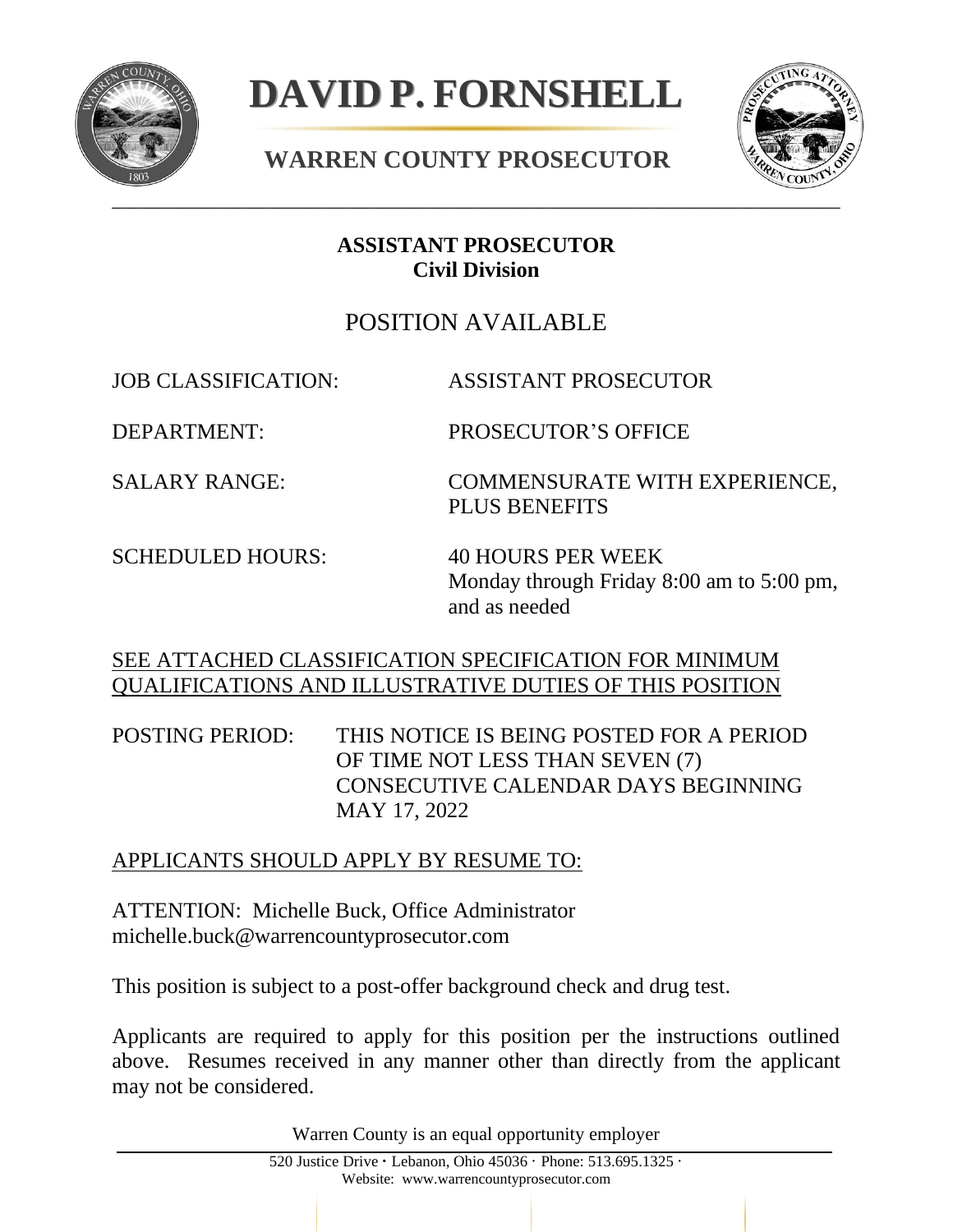## **POSITION DESCRIPTION Warren County Prosecutor**

**CLASSIFICATION TITLE:** Assistant Prosecutor

**FLSA STATUS: FLSA TYPE: CIVIL SERVICE STATUS: PROBATION:**

Exempt Professional **REPORTS TO:** Unclassified **UNIT:** N/A

**EMPLOYMENT STATUS:** Full-Time **WORK HOURS:**

First Assistant (Civil) Legal 8:00 am to 5:00 pm and as needed

## **DISTINGUISHING JOB CHARACTERISTICS**

Provides professional legal advice and representation in the prosecution of criminal, misdemeanor, delinquency, traffic, child abuse, neglect and dependency, and tax collections. Provides professional legal advice and representation to county officials and departments, townships, and libraries. An employee assigned to this position is a professional attorney, licensed to practice law in the state of Ohio. Assistant prosecutors may be assigned to legal specialties, but such assignment is not permanent and may be changed at the discretion of the Prosecuting Attorney.

## **ESSENTIAL DUTIES AND RESPONSIBILITIES**

*To perform this job successfully, an individual must be able to satisfactorily perform each essential duty listed below. Reasonable accommodations will be made for disabled persons, covered by the Americans with Disabilities Act, in accordance with the requirements of that Act.*

- 1. Prosecutes county and township building and zoning violations, and criminal and civil litigation. Provides legal counsel to county and township building and zoning departments.
- 2. Provides legal representation to county elected officials and departments including county commissioners, clerk of courts, engineer, sheriff, judges, and other boards, departments, agencies, and other statutory clients in litigation matters, real estate tax issues, bankruptcies, contracts, and general law.
- 3. Represents county treasurer on delinquent real estate, personal property, and manufactured home tax collection matters including preparation, filing, and litigation of complaints for collection of delinquent taxes. Provides legal advice to Warren County Board of Revision and represents the board at hearings, including representation before the Board of Tax Appeals. Represents county treasurer and auditor in foreclosure cases relating to real estate and taxation.

Page 1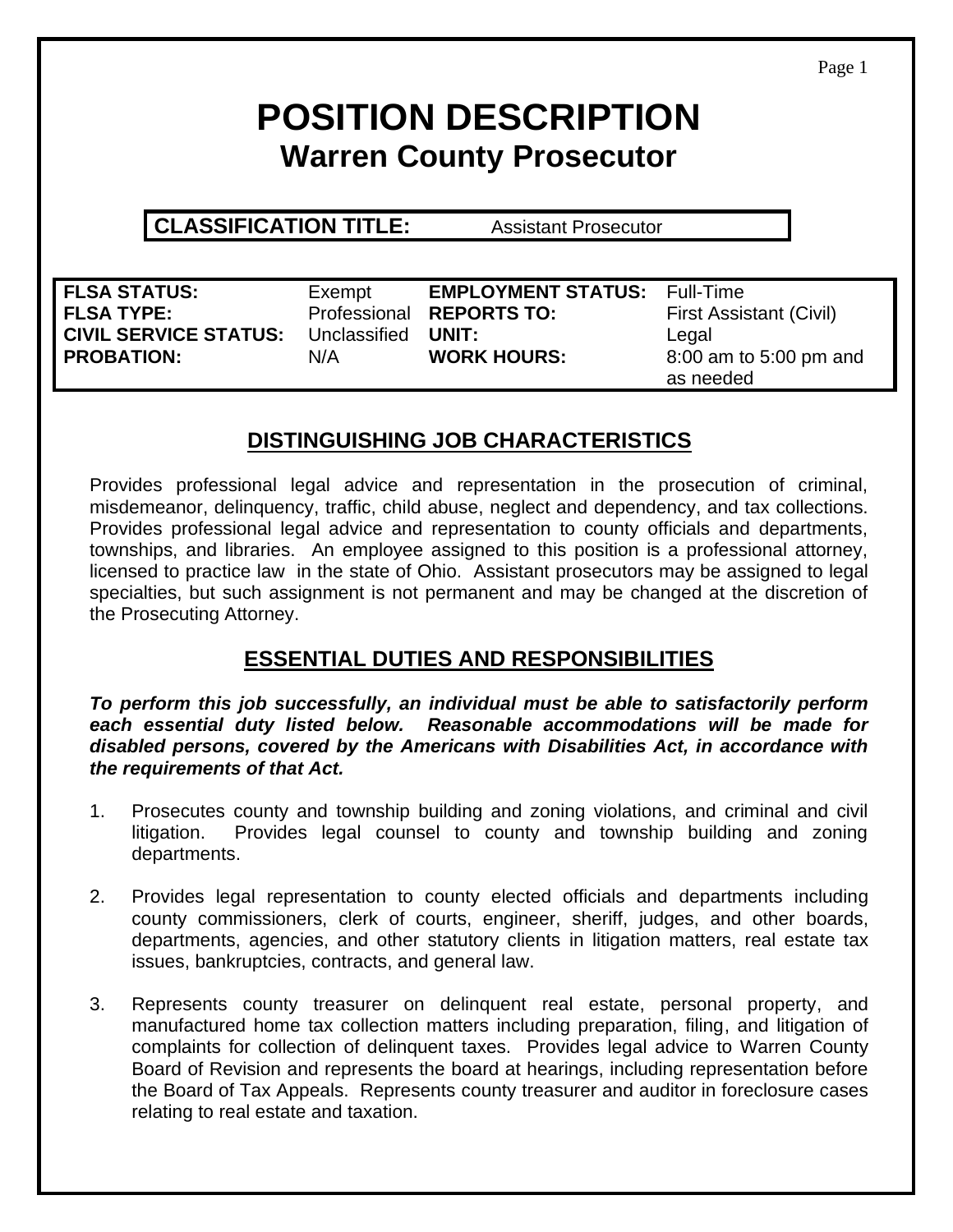- 4. Represents statutory clients on legal issues including preparation and approval of contracts, prosecution and preparation of disciplinary actions, due process claims, liability and other legal matters. Provides legal representation on adult and child protective services.
- 5. Prosecutes felony, misdemeanor, delinquency, traffic, child abuse, neglect and dependency, and tax collection cases. Plans prosecution strategy, conducts and coordinates legal research, evaluates evidence and statements, interviews and prepares witnesses, victims, and others, requests police follow-up investigations as appropriate, reviews discovery and makes other preparations to prepare for trial. Participates in scheduling hearings and trials.
- 6. Evaluates crimes and evidence, and advises victims regarding the filing of charges and/or other related matters. Determines and files appropriate charges.
- 7. Makes court appearances to present and prosecute cases. Participates in jury selection, presents opening statements, examines and cross-examines witnesses, introduces exhibits, makes and responds to objections, and presents closing arguments.
- 8. Attends pretrial conferences and other hearings. Evaluates strengths and weaknesses of each case and makes recommendations to the court including pleas as charged, reduced pleas, proceed to trial, continuances, and other actions as needed.
- 9. Prepares and presents trainings to law enforcement, schools and other professionals, and the community.
- 10. Researches and writes appeal briefs, and makes oral arguments before the court of appeals and Ohio Supreme Court.
- 11. Follows up on criminal cases as necessary for post-conviction relief, motions for early releases, probation violations, and other motions.
- 12. Provides legal advice to police agencies regarding status of investigations, matters of search and seizure, probable cause, search warrants, arrests, appropriate criminal charges, and other criminal law issues. Participates in training sessions for law enforcement officers.
- 13. Meets with police officers and general public for purposes of approving criminal charges upon review of facts and law.
- 14. Maintains current professional working knowledge of legal issues, strategies, case and statutory law, and other related issues. Reads and analyzes cases, attends professional conferences, reviews new laws, and conducts other continuing legal research to keep up with evolving legal authority and issues.
- 15. Represents Prosecutor's Office in a positive manner to law enforcement, press, and general public.
- 16. Maintains regular and predictable attendance.

#### Page 2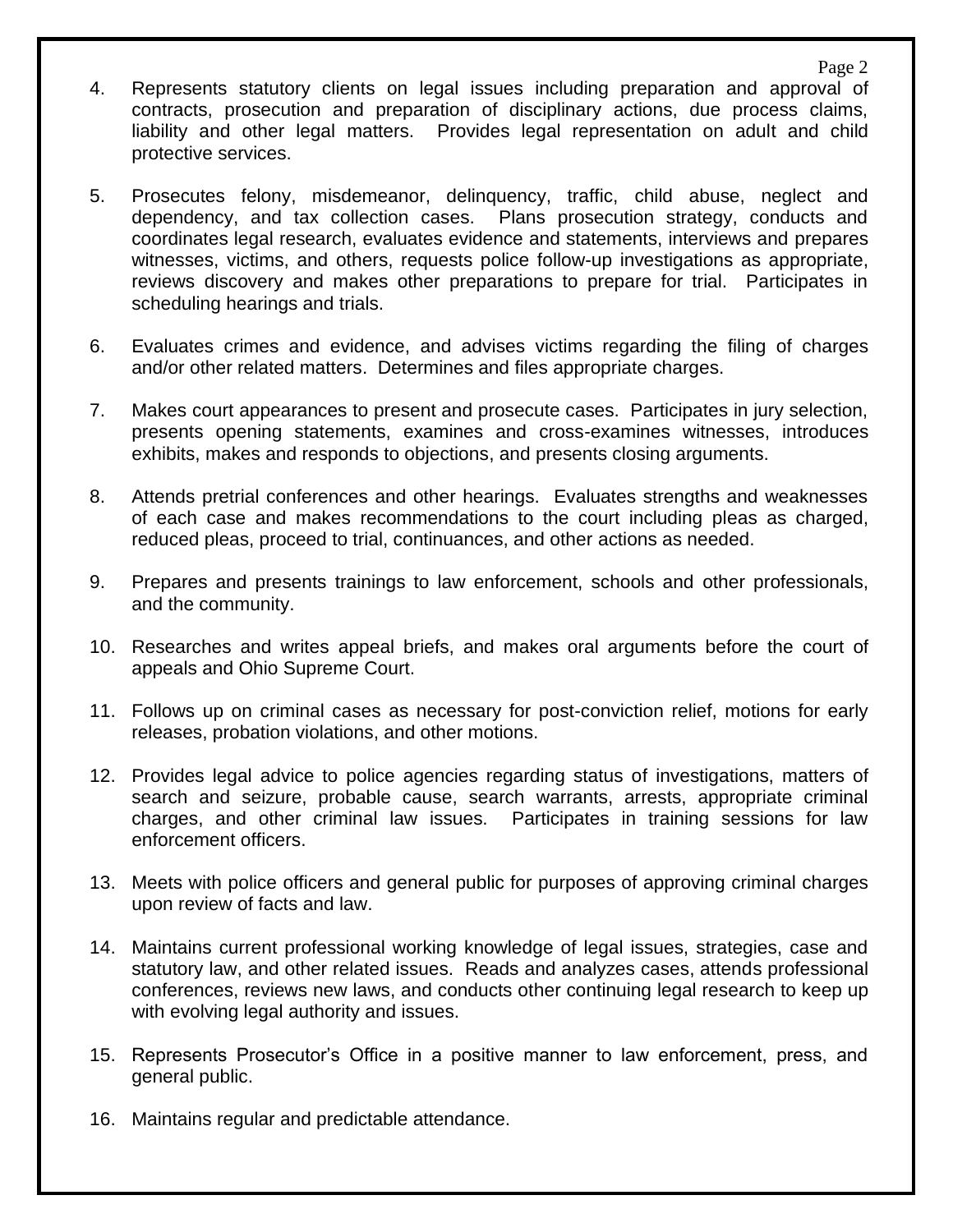### **OTHER DUTIES AND RESPONSIBILITIES**

None.

#### **SUPERVISION GIVEN AND RECEIVED**

Supervised by First Assistant (Civil).

#### **EQUIPMENT OPERATED**

Telephone, fax machine, computer, recording equipment, audio visual equipment, other standard office equipment, cellular phone, and Matrix case management system.

#### **CONTACT WITH OTHERS**

Clients, victims, witnesses, court representatives, judges, defendants, attorneys, law enforcement representatives, and general public.

#### **CONFIDENTIAL DATA**

"Confidential Data" includes but is not limited to:

Matrix case management system information; grand jury witness information; grand jury testimony; grand jury voting information, yet-to-be filed and/or secret grand jury indictment information; personal information of victims; OHLEG data; LEADS Online data; NCIC reports; medical records; police investigatory information; confidential law enforcement investigatory information; children services investigatory information, inter-office confidential information; privileged information; work product; non-public information contained in personnel files and other files such as social security numbers, financial information, medical information, personal calendar information; records sealed by a court; information not yet disseminated to the public or otherwise part of the public record; other confidential case information; and any other information not generally available to the public that was obtained by virtue of the employee's position as a member of the Prosecutor's Office.

#### **WORKING CONDITIONS**

The employee must negotiate, use, or work with or in the vicinity of personal protective equipment, eye and face protection, hand protection, the handling of material and supplies, human blood, or other potentially infectious materials, hazardous chemicals, and weapons. General Duty: Safe and Healthful Workplace: The employee has contact with violent or emotionally distraught persons.

#### **USUAL PHYSICAL DEMANDS**

*The following physical demands are typically exhibited by position incumbents performing this job's essential duties and responsibilities. These physical demands are not, and should not be construed to be job qualification standards, but are illustrated to help the employer, employee, and/or applicant identify tasks where*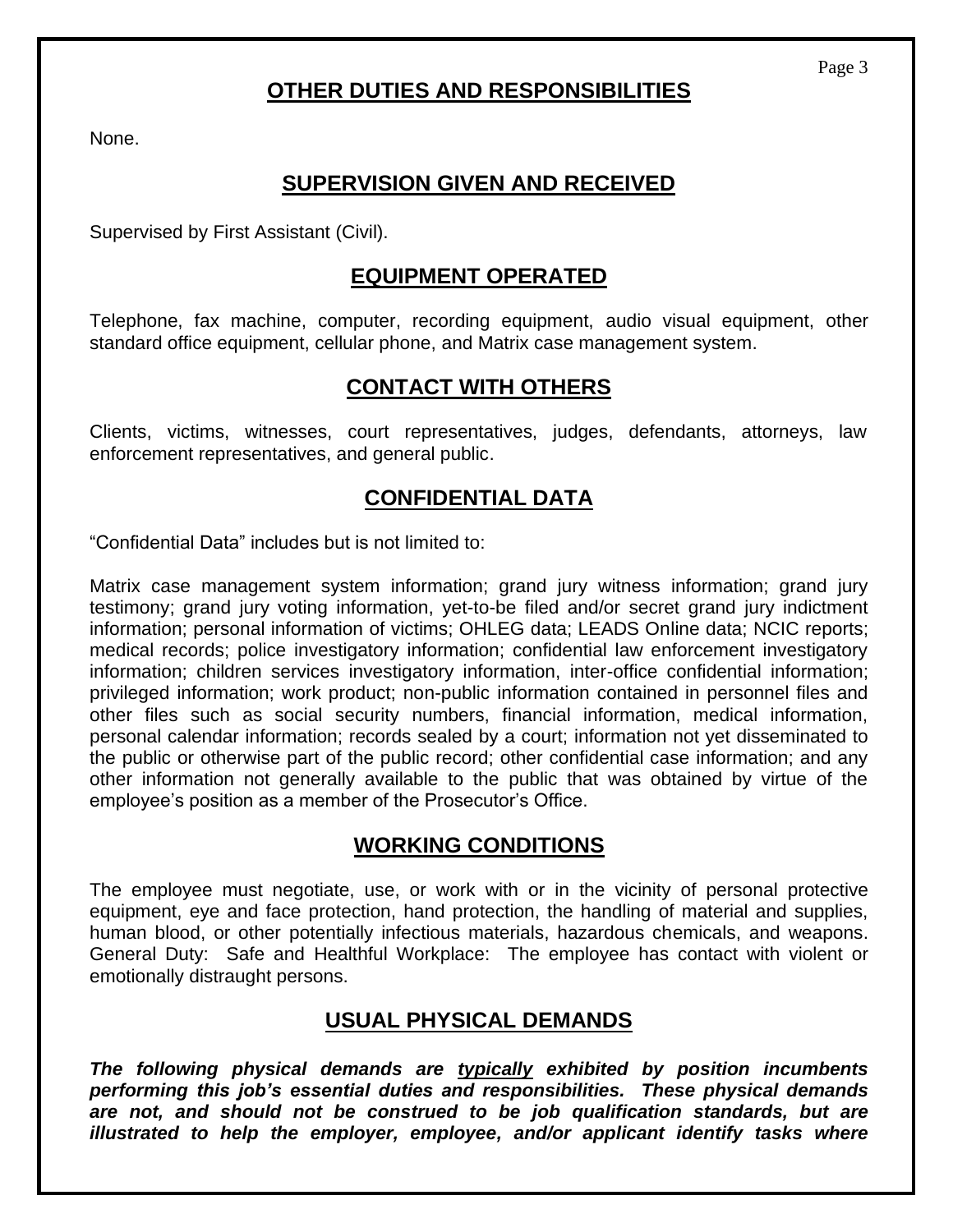#### *reasonable accommodations may need to be made when an otherwise qualified person is unable to perform the job's essential duties because of an ADA disability.*

Page 4

While performing duties of this job, the employee frequently sits for extended periods of time while conducting research, reading files, and performing other related duties. Employee frequently talks and hears over the telephone and in person. Vision demands are normal, except can include close, detailed vision when operating the computer, with the ability to adjust focus for close work. Employee sits for extended periods of time while operating vehicle to and from worksites.

#### **REQUIRED KNOWLEDGE, SKILLS AND ABILITIES**

**Knowledge of:** Ohio and federal law; criminal and civil procedure and evidentiary rules; legal research methods and sources; real estate, collection, tax, land use, commercial, employment law, and bankruptcy law. Standard office practices and procedures; computer operations; English grammar; spelling and punctuation; and Microsoft Office software.

**Ability to:** Apply legal principles to practical situations and exercise sound legal judgment; develop and maintain effective working relationships with investigators, attorneys, obligees, associates, and general public; maintain confidentiality of confidential and sensitive subject matter; recognize threshold issues; effectively communicate complicated legal issues to lay persons; communicate effectively in writing; handle and coordinate large case load; communicate persuasively; analyze legal issues, problems, and documents and make effective recommendations.

**Skill in:** Legal analysis and interpretation; writing legal documents; legal negotiations; trial advocacy; drafting pleadings; and making and drafting legal opinions.

#### **QUALIFICATIONS**

An appropriate combination of education, training, course work, and experience may qualify an applicant to demonstrate required knowledge, skills, and abilities. An example of an acceptable qualification is: *Juris doctor* degree and admission to practice law in the state of Ohio. Experience or demonstrable knowledge and skill in practicing assigned legal specialty. Possession of required licenses.

Willingness to serve in a position exempt from the Ohio Civil Service and the Fair Labor Standards Act.

Ability to document identity and employment eligibility within three days of original appointment as a condition of employment in compliance with Immigration Reform and Control Act requirements.

Complete satisfactory background check and drug test.

#### **LICENSURE AND CERTIFICATION REQUIREMENTS**

Licensed to practice law in the state of Ohio. Maintain valid Ohio driver's license.